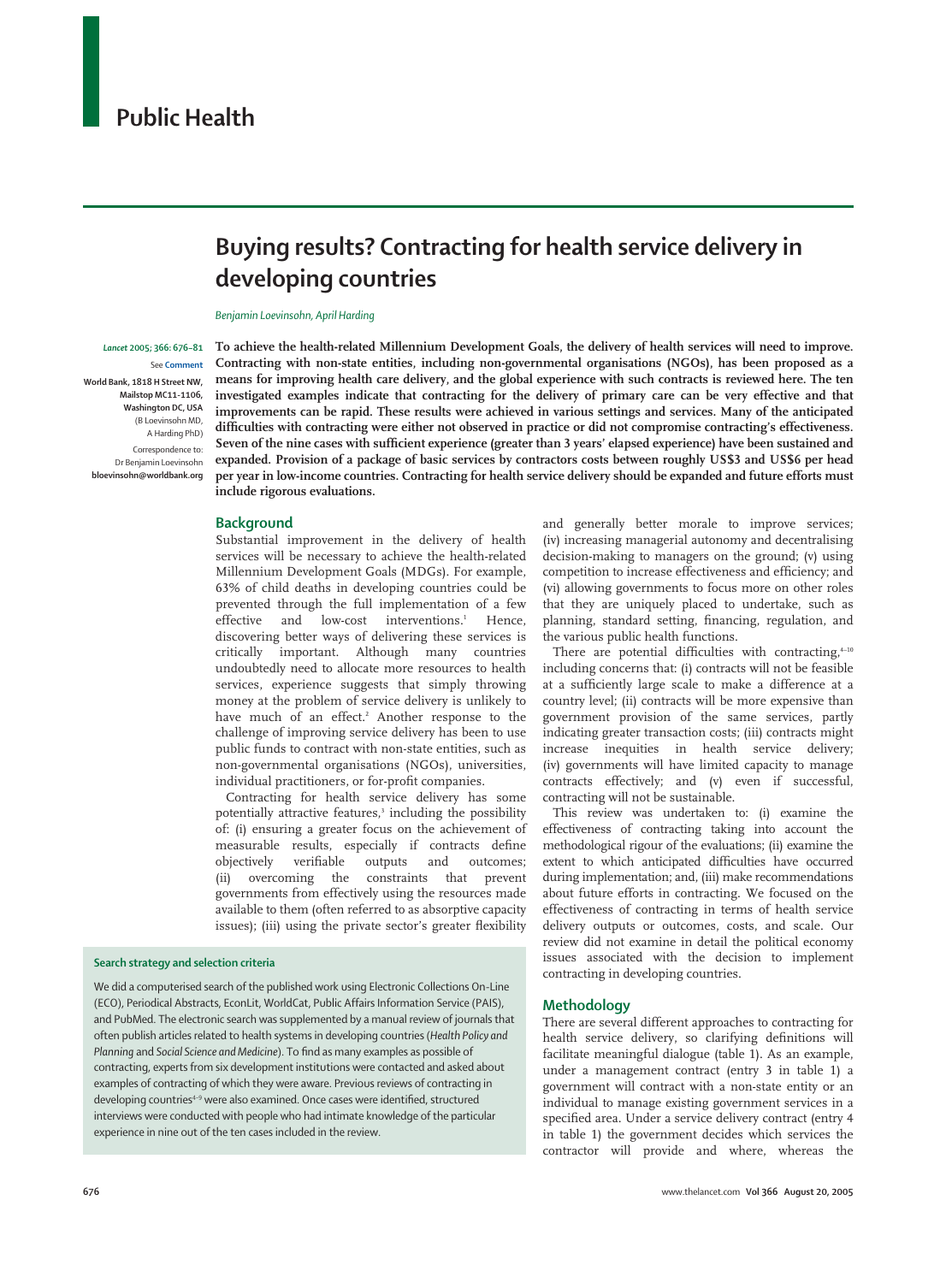|                                | Initiator (defines<br>services and area) | Selector (who<br>chooses provider) | Manager        | Production<br>Infra-structure | Source of<br>Financing                               | Example                                                                                       |
|--------------------------------|------------------------------------------|------------------------------------|----------------|-------------------------------|------------------------------------------------------|-----------------------------------------------------------------------------------------------|
| 1. Government services         | Government                               | Government                         | Government     | Government                    | Government <sup>+</sup>                              | Government primary health care centres                                                        |
| 2. Inter-government agreements | Government-1*                            | Government-1                       | Government-2*  | Government-2*                 | Government-1+                                        | Transfer of funds from federal to provincial                                                  |
|                                |                                          |                                    |                |                               |                                                      | governments                                                                                   |
| 3. Management contracts        | Government                               | Government                         | Private sector | Government                    | Government+                                          | Government hires a private sector manager<br>to manage existing Government health<br>services |
| 4. Service delivery contracts  | Government                               | Government                         | Private sector | Private sector                | Government+                                          | Government hires NGO to provide services                                                      |
|                                |                                          |                                    |                |                               |                                                      | where none currently exist                                                                    |
| 5. Grants to private sector    | Private sector                           | Government or donor                | Private sector | Private sector                | Government<br>(+/- NGO or community<br>contribution) | NGOs submit proposals to Government<br>for needs identified by community or NGO               |
| 6. Vouchers                    | Government                               | Consumer                           | Private sector | Private sector                | Government                                           | Female sex workers are provided vouchers for                                                  |
|                                |                                          |                                    |                |                               | (and/or donor)                                       | curative care which they can redeem at                                                        |
|                                |                                          |                                    |                |                               |                                                      | practitioners of their choice                                                                 |
| 7. Franchising                 | Private sector                           | Consumer                           | Private sector | Private sector                | Consumer (+/- subsidy<br>from Government or donor)   | Private practitioners join franchise network<br>providing reproductive health services        |
| 8. Private sector services     | Private sector                           | Consumer                           | Private sector | Private sector                | Consumer or NGO/donor                                | 1. NGO establishes health services in slum                                                    |
|                                |                                          |                                    |                |                               |                                                      | areas using its own funds                                                                     |
|                                |                                          |                                    |                |                               |                                                      | 2. For-profit providers establish private clinic                                              |

contractor will both manage and supply the production infrastructure, such as personnel, equipment, drugs, etc. Table 1 shows the different approaches for contracting, which are not exhaustive—there are clearly hybrids. For example, the line between a management contract and a service delivery contract blurs when the contractor uses government health workers, but pays them substantially more than their civil service salaries. There has been some experience with national governments signing agreements with local governments (entry 2 in table 1) that pertain to achieving specific goals.

Although potentially interesting, this arrangement rarely entails a true contract that the parties enter voluntarily, and the contractor can be fired for poor performance (although other rewards and sanctions might be available). There were few examples that we identified in which instances of this approach have been assessed. Government or donor grants (where governments or donors issue requests for proposals and then make grants to the NGOs), to NGOs (entry 5 in table 1), in which the NGOs define where and what services are delivered, are quite common, particularly in HIV/AIDS prevention and treatment. However, these are generally not true contracts, partly because the government generally has little say in what services are delivered, or where, and how they will be assessed. We review experience with management and service delivery contracts, rather than contracts between different levels of government or grants to NGOs.

The focus of this review is instances in developing countries of governments or their agents contracting with identifiable non-state providers to deliver primary health-care services including nutrition (but excluding hospital care or ancillary services such as drug procurement and distribution) in which some explicit form of evaluation was undertaken. To be included in the review, the project had to have been explicitly investigated by measures of quality of care, or outputs, such as increase in the amount of services provided. The evaluations also had to, at a minimum, entail before and after or controlled designs. Hence, evaluations that described the process of contracting but did not measure some tangible outputs were excluded. Furthermore, we excluded studies that only provided after evaluations with no before data or without contemporaneous controls. In instances in which there were before and after data for experimental and control groups, the double differences were calculated. The double difference is the difference between the follow-up and baseline results in the experimental group minus the difference between follow-up and baseline results in the control group. Wherever possible, differences are expressed in percentage points. Although we did not plan to exclude experiences of contracting with for-profit providers, the search criteria generated only cases with non-profit providers.

### **Experience of contracting**

Table 2 summarises ten studies that met the inclusion criteria.11–21 Of these ten examples, four had before and after controlled designs, three had controlled designs with a single measure in time, and the remaining three were before and after assessments. There was only one randomised trial. Three of the studies relied on routinely obtained data from health information systems of unknown accuracy, whereas the remainder relied on information from household and health facility surveys.

From the studies reviewed, contracting with NGOs to deliver primary health or nutrition services seems to be very effective and impressive improvements can be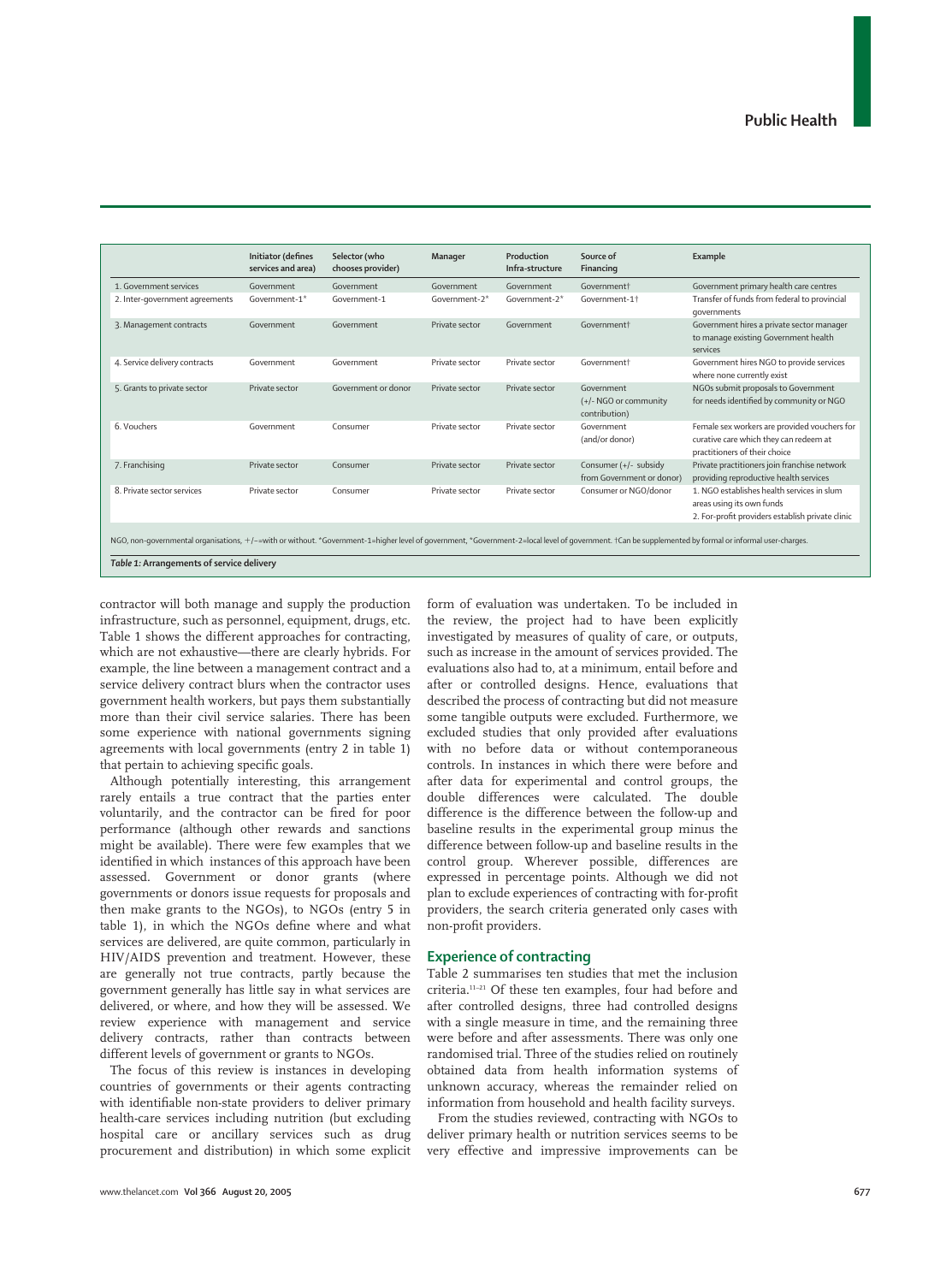| Location & type of<br>services (ref)                                                  | Type of contract & intervention                                                                                                                                  | Scale & cost                                                                                     | <b>Evaluation methodology</b>                                                                                                                                       | Main results                                                                                                                                                    | Subsequent history                                                                                            |
|---------------------------------------------------------------------------------------|------------------------------------------------------------------------------------------------------------------------------------------------------------------|--------------------------------------------------------------------------------------------------|---------------------------------------------------------------------------------------------------------------------------------------------------------------------|-----------------------------------------------------------------------------------------------------------------------------------------------------------------|---------------------------------------------------------------------------------------------------------------|
| 1. Cambodia<br>Rural PHC & district<br>hospital services <sup>11-13</sup>             | SDC compared to MC and CC<br>ie, government provision of services                                                                                                | 1.5 million<br>Cost per head per year<br>$SDC = $4.50$ $MC = $2.82$<br>$CC = $1.86$              | Randomised controlled study with<br>12 districts as experimental units. HHS<br>and HFS undertaken B&A 2.5 years of<br>implementation                                | SDC and MC much better than CC.<br>Median double difference on seven<br>indicators for SDC versus CC was 21.3%p<br>for MC versus CC double difference was 9.3%p | Expanded to twice as<br>many districts                                                                        |
| 2. Bangladesh<br>Rural community<br>nutrition services <sup>14</sup>                  | SDC with NGOs compared to control<br>areas with no organised nutrition<br>services (ie, normal government<br>health services with no nutritional<br>component)   | 15 million<br>Cost per head<br>per year=\$0.96                                                   | Controlled, B&A study with six<br>experimental and two control<br>subdistricts. HHSs conducted by third<br>party                                                    | Malnutrition rates declined 18%p in SDC<br>subdistricts compared with 13%p in controls<br>(double difference=5%p). Double difference<br>for vitamin A was 27%p  | Expanded to more than<br>30 million                                                                           |
| 3. Bangladesh<br>Urban PHC <sup>15</sup>                                              | SDC with NGOs compared to<br>government provision of services,<br>ie, CCC                                                                                        | 4 million<br>Cost per head per<br>year=\$0.65 in both<br>SDC & CCC                               | Controlled B&A study with 15 contracts Median double difference on 10 HHS<br>compared with a large area<br>implemented by CCC. HHS and HFS<br>survey by third party | indicators was 3.4%p after 2 years. Much<br>larger differences in quality of care indicators<br>from HFS                                                        | Contracts not yet<br>completed. Planning for<br>expansion of contracts far<br>advanced and funding<br>secured |
| 4. Bolivia<br>Urban PHC <sup>16</sup>                                                 | Limited MC in phase II. MC with<br>expanded authority in phase III.<br>Control area had continued public<br>sector management                                    | 250 000<br>Cost data not available                                                               | Controlled, B&A design, but data from<br>routine reporting system, only few<br>indicators examined                                                                  | Double difference for deliveries between<br>MC and control was 21%p, 1%p for bed<br>occupancy                                                                   | Unknown                                                                                                       |
| 5. Guatemala<br>Rural PHC in<br>mountainous areas <sup>17</sup>                       | MC in selected municipalities & SDC<br>in more remote areas, compared to<br>qovernment provision (control)                                                       | 3.4 million<br>Cost per head per<br>$year= $6.25$                                                | Controlled design based on HHS<br>undertaken by third party 3 years after<br>contracting began                                                                      | Median difference between MC and control<br>on five indicators was 11%p (range 5-16%p)                                                                          | Started as small pilot but<br>expanded rapidly. Now<br>covers 27% of the country                              |
| 6. Haiti<br><b>Bonuses for NGOs</b><br>delivering PHC in<br>rural areas <sup>18</sup> | NGOs with SDCs offered<br>performance bonuses based on<br>agreed targets                                                                                         | 534 000<br>Cost data not available                                                               | B&A (7 months later) design based on<br>HHSs done by third party                                                                                                    | Average of follow-up minus baseline ranged<br>from $-3\%p$ (prenatal care) to $+32\%p$<br>(vaccination coverage)                                                | Expanded to cover<br>3 million people, 33% of<br>the Haitian population                                       |
| 7. India<br>Urban TB control<br>services in<br>Hyderabad <sup>19</sup>                | NGO under SDC delivered TB control<br>services in defined population &<br>worked with private providers.<br>Compared to publicly managed<br>area of similar size | 500 000 population<br>Cost per patient:<br>$SDC = $88 C = $98$                                   | Controlled design with after only data<br>from recording system verified by<br>national TB programme officials. Cost<br>data obtained by third party                | NGO found 21% more TB cases and had<br>14%p better treatment success rate. Cost<br>per successful treatment \$118 for NGO<br>versus \$138                       | Being scaled up in various<br>parts of India with<br>continuing evaluation                                    |
| 8. Madagascar<br>& Senegal<br>Community<br>nutrition services <sup>20</sup>           | Madagascar: SDCs with 50 NGOs<br>Senegal: SDCs with NGOs who<br>worked through small groups<br>of unemployed youth                                               | 460 000 in Madagascar<br>490 000 in Senegal<br>Cost per beneficiary=\$48<br>& \$15, respectively | B&A (17 months) HHS of nutrition<br>status in Senegal. Third party survey<br>of participation in project and control<br>areas                                       | Severe and moderate malnutrition declined<br>6%p and 4%p, respectively. Participation<br>was 72% in project & 35% in control areas                              | Continued with NGOs in<br>both countries, albeit in<br>a different format                                     |
| 9. Pakistan<br>Rural PHC (data<br>obtained by authors)                                | MC for the 104 basic health units<br>in one district                                                                                                             | $3.3$ million<br>Cost per head per<br>$year=$ \$0 $-44$                                          | Interrupted time series design based<br>on routine recording and reporting<br>system                                                                                | Nearly a four-fold increase in the number<br>of outpatient visits                                                                                               | Only started in May, 2003                                                                                     |
| 10. India<br>Improving quality of<br>care by private<br>practitioners <sup>21</sup>   | SDC for NGO working with private<br>providers to improve MCH services                                                                                            | 54 000<br>Cost per head per<br>$year=$ \$15                                                      | B&A (6 months later) design based on<br>HHS by community health workers                                                                                             | Rapid improvement in provider skills<br>ranging from 25%p to 57%p compared<br>with baseline                                                                     | Unknown                                                                                                       |

MC=management contract, SDC=service delivery contract, CC=control-comparison, double difference=difference between follow-up and baseline results in the experimental group minus the difference between follow-up and baseline results in the control group,B&A=before and after, HHS=household survey, HFS=health facility survey, TB=tuberculosis, NGO=non-governmental organisations, PHC=primary health care, CCC=Chittagong City Corporation, %p=percentage points, MCH=maternal and child health. All costs are in \$US dollars.

*Table 2:* **Summary of contracting experiences** 

achieved rapidly. Good results have been achieved in various settings and for many different services ranging from nutrition services in Africa to primary health care in Guatemala.17,20 All the studies found that contracting yielded positive results; however, the most rigorously assessed cases tended to show the largest effect. For example, the service delivery contracts in Cambodia increased immunisation coverage by 40 percentage points compared with 19 in the control districts (a double difference of 21 percentage points). In the four studies with controlled before and after designs, the median double differences ranged from 3·4 to  $26.0$  percentage points (figure 1, table 3). These cases combined examined 31 main indicators, and all but one of the double differences was positive (ie, favoured contracting). Larger double differences were seen for

those factors that are easier to change such as immunisation, vitamin A, and antenatal care coverage. Smaller changes were recorded for factors that require important behavioural changes, such as family planning and institutional delivery.

Six of the ten studies compared contractor performance with government provision of the same services. All six showed that the contractors were more effective than the government, on the basis of several measures related to both quality of care and coverage of services. In the studies reviewed here, the differences between contractor and government performance tended to be large. For example, in India an NGO achieved a treatment completion rate that was 14 percentage points higher than the public services in a nearby area, and at a lower cost.<sup>19</sup>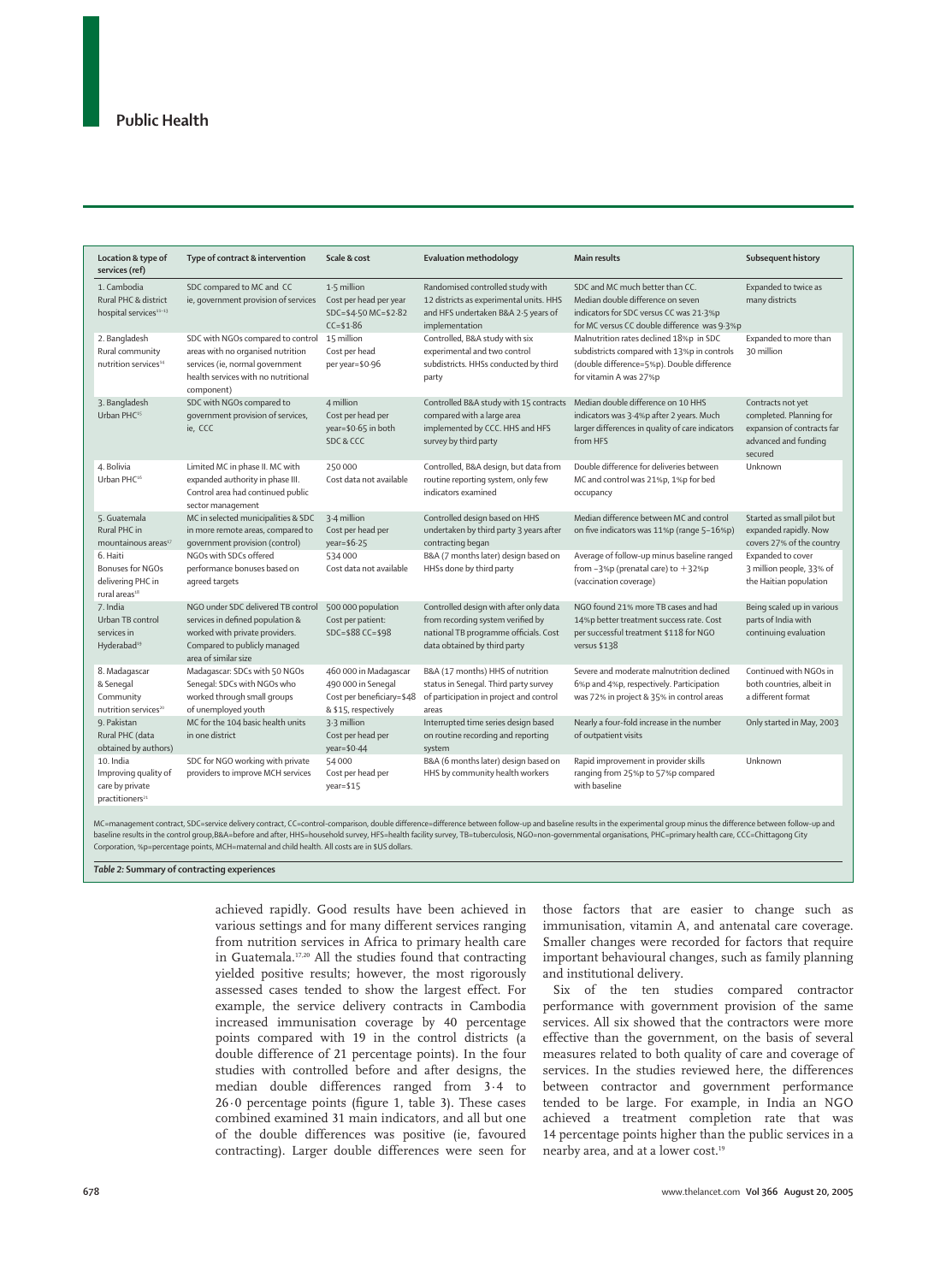Several possible difficulties have been raised about contracting, some of which can be addressed by the examples reviewed.

First, contracting is able to provide services on a large scale. Half the examples studied involved populations of millions of beneficiaries, and in one example contracts now cover a third of rural Bangladesh—equating to more than 30 million people.<sup>14</sup> Second, contracting can be more cost effective than directly provided government services. The studies from Pakistan, urban Bangladesh, Hyderabad, India and the management contracts in Cambodia, indicate that non-governmental entities did better even when they had the same or fewer resources than public institutions. Although the services provided under the different contracts are not strictly comparable, a basic package of primary health services in rural areas ranged from US\$2·82 per head per year in Cambodia to US\$6·25 per head per year in Guatemala. These amounts represent less than 1% of the gross national income.

Third, contracting can increase coverage, even in poor, remote areas. With the resources and the explicit responsibility, many contractors were willing and able to work in difficult areas that had previously been under served. However, only the assessment in Cambodia explicitly addressed the issue of whether contracting could improve equity. It found that when contracts explicitly included targets for reaching the poor, contractors were able to greatly improve health services for the most marginalised groups. The results from this study also showed that contractors were considerably better than the government at reducing inequities (figure 2).

Last, contract management is often difficult for governments, but does not seem to prevent improvements in service delivery. Even in rural and urban Bangladesh and Guatemala, where observers felt contract management was not done well, contractors were still successful at implementing large-scale programmes. The fact that in some situations, such as Senegal, contract management was done well, suggests that the problem is tractable. The cases with successful contract management seem to have benefited from either external management support or having only a few contracts.

In view of its apparent success, the sustainability of contracting is a genuine concern. Nine of the examples of contracting reviewed had more than 3 years of elapsed experience to judge whether they were sustained or not. Seven of the nine contracts have been continued and expanded, often substantially. (Information about two examples is not available). In Guatemala, Cambodia, rural Bangladesh, Haiti, Pakistan, and India, the scope of contracting has more than doubled from what it was initially. However, it might still be too early to say whether the approach is sustainable in instances in which the donors introduced the contract.



*Figure 1:* **Double differences (in percentage points) in coverage rates from studies with controlled before and after methodology**

SDC=service delivery contract, MC=management contract, PHC=primary health care.

## **Discussion**

Under real world conditions and at a large scale, contracting has achieved impressive and rapid results. The cases we review suggest but do not prove that the most successful approaches to contracting maximise the amount of autonomy given to contractors. This factor is shown clearly in the studies from Bolivia and Cambodia, especially in Cambodia where service delivery contracts did better than management contracts. This finding is consistent with the experience in hospital autonomy in which the ability to manage labour seems to be critically important to improved performance.<sup>23</sup>

The successful approaches also focus on outputs and outcomes, rather than inputs, a finding that accords with those of other studies.<sup>24</sup> In practice this focus on outcomes requires careful attention to monitoring and assessment. These approaches use contracts of a fairly large size. To obtain economies of scale, reduce the contract management burden on the government, and facilitate monitoring and evaluation, each contract should probably include more than 500 000 beneficiaries.

There are several methodological limitations with this review: (i) half the cases were based on reports in the grey literature, some of which had not been peer

| <b>Baseline</b> | Follow-up | <b>Difference</b><br>(follow-up - baseline) | Double difference<br>versus control |
|-----------------|-----------|---------------------------------------------|-------------------------------------|
|                 |           |                                             |                                     |
| 25.5%           | 65.8%     | 40.3(a)                                     | $21.3(a-c)$                         |
| 29.9%           | 54.4%     | 24.5(b)                                     | $5.5(b-c)$                          |
| 34.0%           | 53.0%     | 19.0(c)                                     | $-1$                                |
|                 |           |                                             |                                     |

Double difference is follow-up minus baseline in the experimental group minus follow-up minus baseline in the control. The range and median double differences are for the main indicators identified in each study. SDC=service delivery contract, MC=management contract.

*Table 3:* **Full immunisation coverage in Cambodia—calculation of double difference**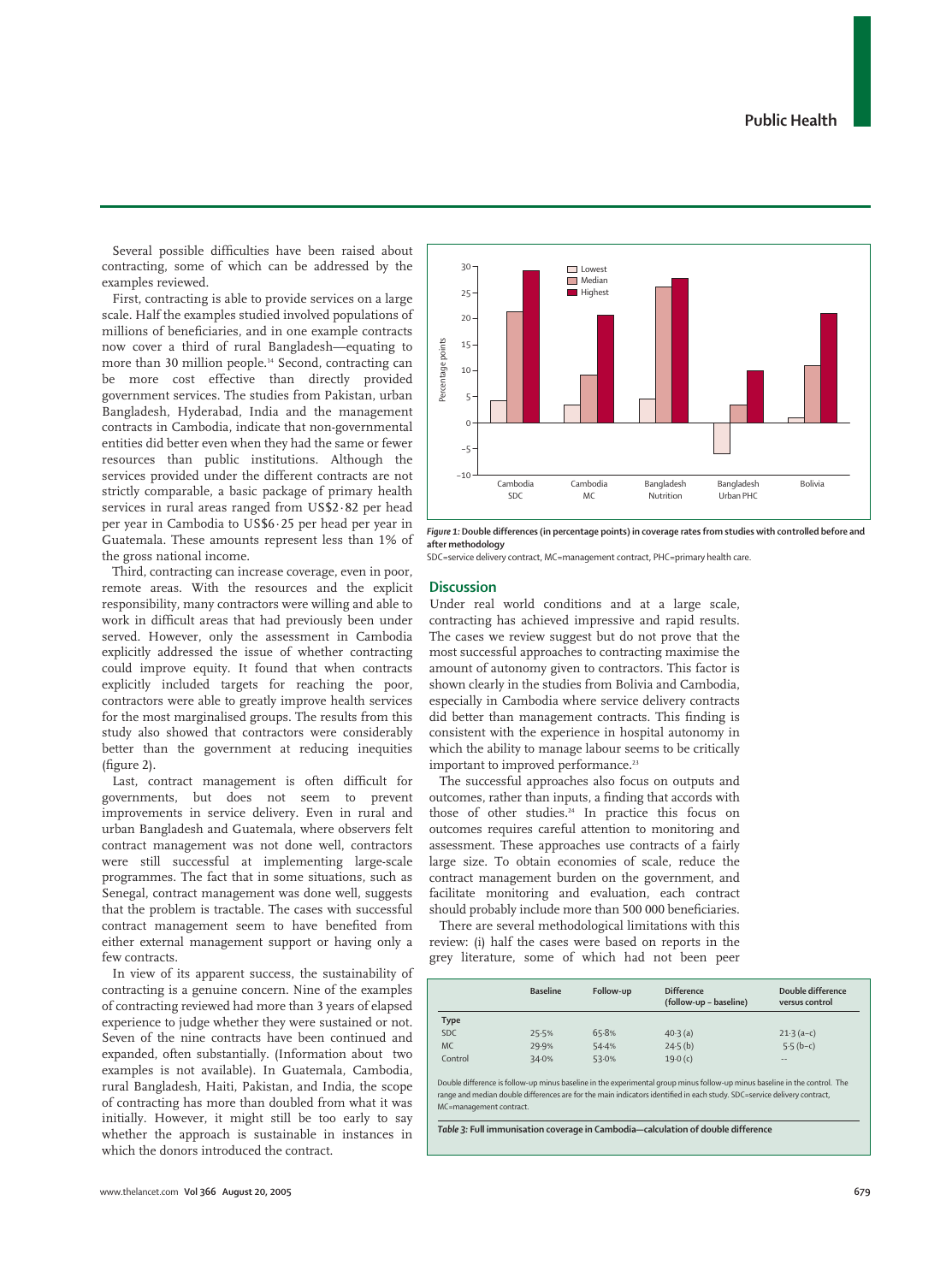

### *Figure 2:* **Change in equity (concentration index) of services in Cambodia**

FIC=fully immunised child coverage in children aged 12–23 months, VIT A=Vitamin A coverage in the past 6 months in children aged 6–59 months, ANC=antenatal care coverage, HF DEL=proportion of mothers delivering in a health facility, MBS=use of modern birth spacing, USE=utilisation of publicly financed health facility by people who wer sick in the past month, CC=control/comparison, MC=management contract, SDC=service delivery contract. A concentration index summarises the extent to which services are equitably provided across income groups.<sup>22</sup> Technically, it represents twice the area between the perfect equality line and the actual cumulative distribution in a Lorenz curve and, can range from –1 to +1. By convention a negative concentration index for services represents greater equity —ie, the distribution is pro-poor. A Lorenz curve has the cumulative distribution of some benefit/service on the vertical access and income percentiles on the horizontal axis. This approach is commonly used in describing the distribution of income, in which the concentration index is referred to as the Gini coefficient.

> reviewed; (ii) the methodologies and outcome measures varied substantially between studies; (iii) the experimental designs and different outcomes made it impossible to undertake a formal meta-analysis; (iv) there are likely to be other examples of contracting that we were unable to identify and these may have had less positive results (although this type of positive results bias is usually more profound when only published work is used); and (v) there could have been a pilot-test bias in the examples considered. Because contracting is new and different, it could have benefited from greater attention from managers, donors, and the NGOs, thereby limiting the external validity of the studies. There is some reason to believe that this problem is not very serious because many of the

#### *Panel:* **Contractor versus government performance in middle-income countries**

There are only a few examples of initiating contracting for primary health-care services in developed countries. Most countries that contract have always done so. Nevertheless, a few opportunities have arisen to assess the effect of initiating contracting. Several central European countries have initiated contracting for packages of primary health-care services. Where contracted services have been compared with those that continued to be provided by salaried doctors—results have generally been favourable. In Croatia, evidence of higher productivity was noted in contracted practices, including indicators of patient accessibility.<sup>27</sup> In Estonia, where salaried doctors converted to a contracted status, a before and after analysis showed allocated efficiency indicators improved; technical efficiency indicators, such as annual number of visits per doctor and number of visits per inhabitant, improved; and, immunisation rates rose from 74% to 88%.<sup>28</sup>

contracting examples were done on a very large scale and provided services to many millions of beneficiaries. The history in the USA and Australia of contracting for social service delivery suggests that the initial experiences were problematic and that results improved as governments and contractors ironed out the difficulties they encountered.<sup>25,26</sup>

We should also keep in mind that all the cases discussed here focused on primary care and nutrition services (although two included first level hospital care as well)—services for which outputs are fairly easy to measure. Other health services, especially specialist inpatient care, present larger measurement challenges. Furthermore, the providers in these cases were nonprofit organisations. Although contracting with forprofit entities, especially self-employed doctors, is common in developed and middle-income health systems (panel)—there is little experience in low-income countries with for-profit providers being given contracts for primary health care.

With the methodological concerns about the cases studied, there is still a need for future contracting efforts to include rigorous evaluations. However, the current weight of evidence suggests that contracting with nongovernmental entities will provide better results than government provision of the same services. Contracting should no longer be considered an untested intervention or a so-called leap of faith.

We realise that our findings will be controversial. Contracting with non-state providers is often seen as arising out of an ideological desire to privatise publicly financed health services and ultimately to limit or end governments' involvement in health care.<sup>29,30</sup> However, the discussions held during the preparation of this review indicated that the impetus for all the contracting initiatives studied was the inadequate quality and coverage of government services, especially for poor people. For example, the case from Pakistan arose because a district governor and his advisers became frustrated with the poor quality of existing government provision of primary health care. Their approach involved no reduction in health care expenditures.

Far from limiting government involvement in health care, contracting may be one way of keeping publicly financed health care relevant. Governments in developing countries are currently responsible for only a modest role in providing curative services, even for the poor. For example, in south Asia, 80% of children in the lowest income quintile who are brought to care for acute respiratory tract infections use a private provider.<sup>2</sup>

Although some argue that long-term government provision of services is essential, contracted provision is a well established model for delivering primary healthcare services. In most of continental Europe, for example, social health insurance funds contract with independent providers. In Canada, UK, and New Zealand, tax-based funding bodies similarly contract